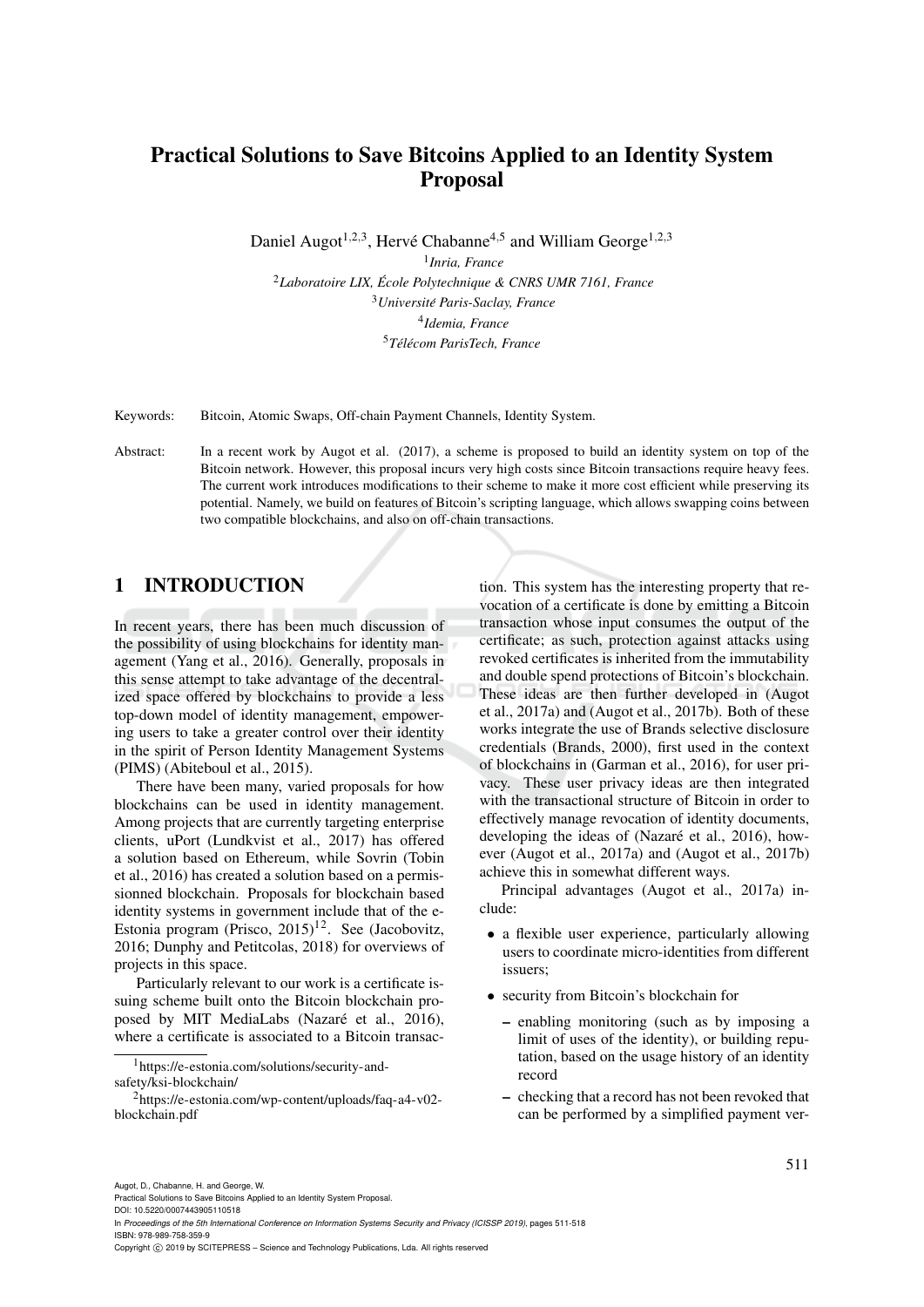ification client (SPV), rather than requiring a full node;

• the Identity Provider (see below),  $I\mathcal{P}$ , must be online only to issue and revoke identities, and does not need to continuously manage revocation status such as, e.g. in the Online Certificate Status Protocol. Essentially, *IP* has outsourced its role of maintaining a live database of its certificates (revoked or nor) to the miners, the fullnodes, and the underlying P2P network of Bitcoin.

The downside of the system of (Augot et al., 2017a) is that the number of required Bitcoin transactions results in currently non-viable fees. See Sec. 3 for further details.

The proposal of (Augot et al., 2017b) is more financially viable. In this system, each Bitcoin transaction in the protocol corresponds to the root of an entire Merkle tree of user identity documents that are being issued. This proposal, however, lacks certain good properties of the system of (Augot et al., 2017a), as it requires verifiers to be a full node for checking the revocation status, instead of being a light, SPV client, and that users must place some amount of trust in an intermediary.

In the present work, we propose a number of modifications to the architecture of (Augot et al., 2017a) that are designed to make this system more affordable, while preserving as many of its positive features as possible. These modifications are based on tools such as atomic swaps and off-chain protocols, in some cases inspired by proposals to make the Bitcoin network itself more cost efficient.

We begin in Sec. 2 by introducing some notions and notations related to Bitcoin. In Sec. 3, we recall the system of (Augot et al., 2017a). In Sec. 4, we present the first adaption of (Augot et al., 2017a) which allows moving the scheme from the Bitcoin blockchain to Litecoin where lower fees makes the scheme more economical. In Sec. 5, we show how identity services can be delivered off-chain. Sec. 6 concludes.

#### 2 BITCOIN AND SOME **NOTATIONS**

Types of Transaction Outputs. Bitcoin employs a limited scripting language whose expressive capacities to determine how an output can be spent we make use of in this work. Bitcoin transaction outputs typically fall into one of the following types (see (Antonopoulos, 2015)):

- P2PKH: these are the most commonly occurring Bitcoin transactions. The hash of a public key is specified, then to spend the output, a transaction must be signed with the corresponding private key.
- P2SH: these transactions outputs include the hash of a script. To spend this output, the script must be presented, and whatever conditions in that script must be satisfied. P2SH outputs give Bitcoin a certain flexibility in their scripting language. Notable uses include
	- multisig outputs where the script specifies how many and among which public keys must be used to sign the spending transaction
	- bounties, where the spender must present some fixed secret value *R*
- OP RETURN: these outputs have an amount associated to them of 0 BTC, hence they are provably non-spendable. They allow for one to place up to 80 bytes of arbitrary data in the transaction, which is then recorded in the blockchain.

Fees. The difference between the value of inputs to a Bitcoin transaction and its outputs is paid in fees to the miner who finds the block in which this transaction is included. As each miner chooses which transactions he wants to include in a block and as the total size of blocks is limited, a market has developed for what fees need to be paid for a transaction to be included in a block in a timely manner<sup>3</sup>.

In our work we present several models of transactions, each given a NAME. Also, given a transaction  $TX_{NAME}$ , we denote by  $F_{NAME}$  the associated fees received by the miners

**Dust.** Non-OP\_RETURN transaction outputs must have positive amounts assigned to them. Moreover, in order for a transaction to be considered "standard" by network participants using the Bitcoin Core software (Antonopoulos, 2015), each non-OP RETURN output must have an amount that is at least .000005 bitcoin<sup>4</sup>. In this work, we will generally denote by *D* the smallest amount of bitcoin that can be attached to a transaction output so that the transaction is considered standard. Non-standard transactions will not be circulated by network participants, although blocks that contain non-standard yet valid transactions are still accepted. Full Nodes and Obtaining Network Information. A full node stores all of the information in every Bit-

coin block. Thus, a full node can verify that the root of the Merkle tree of transactions in a block corresponds to what is published in the block header. The

<sup>3</sup>https://bitcoinfees.21.co/

<sup>4</sup>https://github.com/bitcoin/bitcoin/blob/0.14/src/ primitives/transaction.h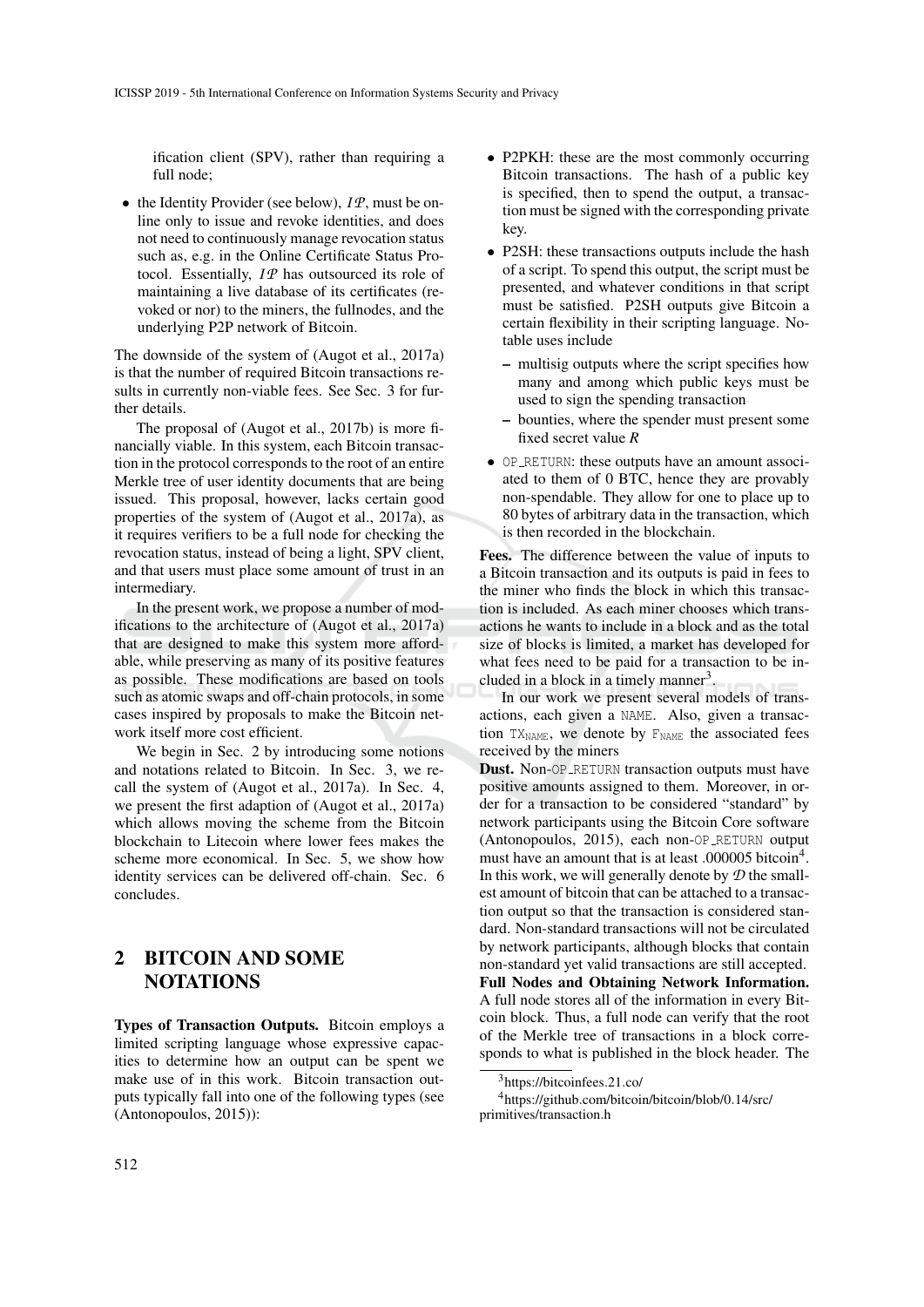downside to operating a full node is that, as the block chain grows in size, this requires substantially bandwidth and storage.

In contrast, the Simplified Payment Verification protocol (SPV), which was already proposed by Satoshi (Nakamoto, 2008), allows for one to verify that a given transaction has been included in the blockchain without having to operate a full node. This is particularly important for merchants who want to see that a given transaction paying them for a service has processed without having to download the entire history of the network. An SPV client downloads the block headers for all blocks, then when they want to verify a given transaction they communicate with full nodes and obtain all of hashes along the Merkle branch of that transaction. As such, they can verify that the transaction correctly hashes with the hashes along that branch to the root in the block header.

Timelocks. The most basic type of timelock in Bitcoin, which uses the field nLockTime and has been present since the original creation of the network, specifies a time/block before which a transaction cannot be added to the blockchain<sup>5</sup>.

There are other, newer, more exotic types of timelocks, such as those that control when a single transaction output can be spent<sup>6</sup>, but we will only require nLockTime in our work.

Notations. For the Bitcoin transaction described in this paper, we use the following notations: "a for an amount: *x*" means that *x* coins are sent to address a, and "MSIG*i\_j*( $a^{(1)}, \ldots, a^{(j)}$ )" means that *i* valid signatures are required from the addresses  $a^{(1)} \dots, a^{(j)}$ .

For more complex output scripts encoded with a P2SH output, we use simple Boolean logic with "and" and "or", and occasionally, the notation " $\operatorname{needs}(R)$ " means that, for the cryptographic hash function *H*,  $h = H(R)$  for a random *R* has been included in the output script, and that *R* must be provided in the redeeming transaction.

#### 3 IDENTITY MANAGEMENT SCHEME OF AUGOT ET AL.

We are building our work upon the model of (Augot et al., 2017a). In particular, we imagine similar use cases and have mostly the same actors that participate in our system.

Actors. The actors in the work of (Augot et al., 2017a) are:

- Users *USR* are people that obtain and use identity documents through this system.
- Identity Providers  $IP$  are entities, such as banks and utility companies, or governments, which play some role in issuing documents for use in identity. Typically, *IP* will physically verify the documents of a user (passport, etc) and issue a record on the blockchain.
- Service Providers  $-\mathcal{S}\mathcal{P}$  are entities to whom a user needs to prove facts about her identity, on the basis of a document issued by *I P*. An example of a service provider is a library that requires proof of address through a utility bill.

These participants will each have a Bitcoin address:  $a_{USR}$ ,  $a_{IP}$ ,  $a_{SP}$ . The addresses of *IP*, *SP*, should be well-known, while *USR* may wish to have several addresses  $a_{USR}^{(i)}$  which should not be linked to addresses the user has in Bitcoin for other purposes, for instance moving bitcoins around, in order to avoid de-anonymization of these addresses. The user's addresses may be used with different identity providers.

Transaction Structure. First, *USR* presents reallife proofs of her identity to *I P*, and a Bitcoin address  $a_{USR}^{(i)}$  that she controls. *IP* then constructs a Brands commitment  $h_{\text{a}_{\text{USSR}}^{(i)}}$  that blindly encodes the user's identity information (see (Augot et al., 2017a) for details). Then,  $I\mathcal{P}$  publishes an identity record containing this information via a Bitcoin transaction TXPUBLISH of the following form:

TXPUBLISH (Fees: FPUBLISH) Input Address:  $a_{IP}$  for an Amount:  $V + D + F_{\text{PUBLISH}}$ Output Addresses:  $a_{USR}^{(i)}$  for an Amount:  $D$ <code>MSIG1\_2(a $_{\mathcal{U}\mathcal{S}\mathcal{R}}^{(i)}$ , a<sub>*IP*</sub>)</sub> for an Amount: V</code> OP RETURN *h* a (*i*) *USR*

This transaction uses an input that belongs to the address  $a_I \varphi$ . Hence, it is signed by *IP*'s private key, and as  $a_I \varphi$  is well-known, anyone in the system can verify that this transaction is from *I P*. The transaction output MSIG1\_2( $a_{USR}^{(i)}$ ,  $a_{IP}$ ) serves doubly as an *authentication token* and a *revocation token*. As this output is a 1 of 2 multisignature, either *USR* or *I P* can spend it. *USR* will spend this output to use her identity (see below), whereas  $I\mathcal{P}$  will spend it to revoke *USR* 's identity. There is also an output to the address of  $a_{USR}^{(i)}$ , with only a symbolic "dust" amount

<sup>5</sup>https://en:bitcoin:it/wiki/Timelock

<sup>6</sup>https://en:bitcoin:it/wiki/Timelock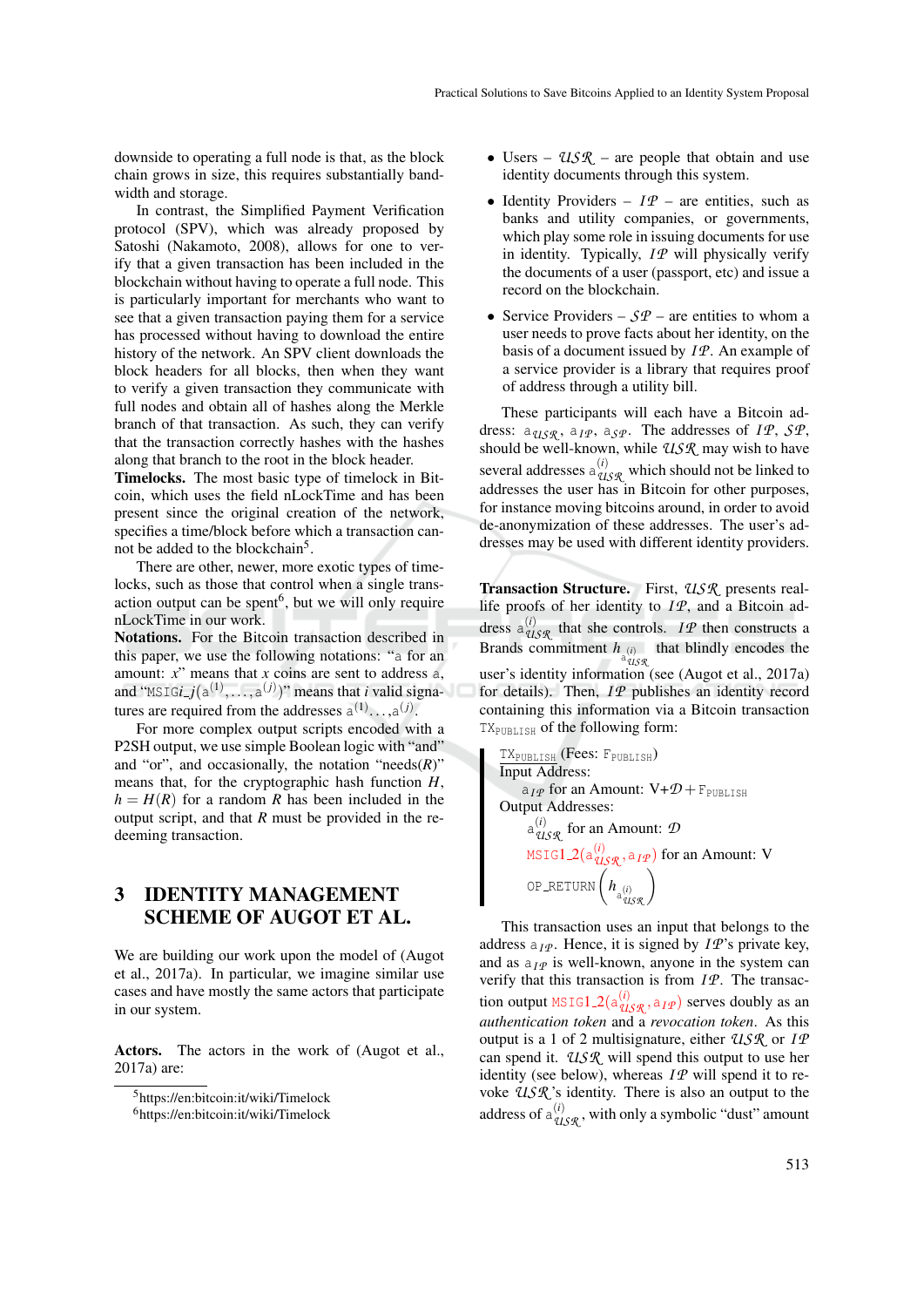$D$  (See Sec. 2), to link this record to  $a_{USR}^{(i)}$ . Finally the OP\_RETURN $(h_{a_{U_s}}^{(i)})$  contains the Brands commitment.

Then when *USR* wants to use her identity record to convince an *SP* of an aspect of her identity (for example to prove that she is over 18 to a bar, or to prove that she has a valid driver's license to a traffic policeman, without revealing here name), she creates a Brands proof of the statement *SP* requires, and communicates it to *SP*. Then she issues a Bitcoin transaction of the form TX<sub>REQUEST</sub> below. *USR* may also wish to have the proof archived. To archive in Bitcoin's blockchain, the OP\_RETURN field is generally not large enough to contain the proof, so if there is a need to attest to it on-chain, *USR* may provide a link to an external storage service (cloud or P2P network) where the proof is stored and a hash of the proof. We refer to such a reference as "proof-ref" in the following TX<sub>REQUEST</sub>.

TX<sub>REQUEST</sub> (Fees: F<sub>REQUEST</sub>) Input Address: MSIG1 2(a (*i*) *USR* ,a*I P* ) for an Amount: V Output Addresses:  $a_{\mathcal{S}P}$  for an Amount:  $F_{\text{ACCEPT}} + \mathcal{D}$ MSIG1 2(a (*i*) *USR* ,a*I P* ) for an Amount:  $V - (F_{\text{REQUEST}} + F_{\text{ACCEPT}} + \mathcal{D})$ an optional OP\_RETURN("proof-ref")

Finally, when convinced by the proof, *SP* grants access to service, and in order to enable a user to build a reputation, *SP* sends a transaction of the form  $TX_{\text{ACCEPT}}$  to  $I\mathcal{P}$  acknowledging that the user's identity from  $I\mathcal{P}$  has been used.

TXACCEPT (Fees: FACCEPT) **Input Address:**  $a_{\mathcal{S}P}$  for an Amount:  $F_{\text{ACCEPT}} + \mathcal{D}$ Output Address: a*I P* for an Amount: *D*

Note that in  $TX_{\text{REOUEST}}$ , the input is the authentication token, and one of the outputs is again of the same form  $\text{MSIG1}\_2(\text{a}_{\text{USR}}^{(i)}, \text{a}_{\text{IP}})$ . Thus, this output can be used as the input for a subsequent TXREQUEST. The trace of this sequence of linked outputs of the same form ties all of the user's authentication request together, and  $SP$  can trace back a received  $TX_{REQUEST}$  all the way to the  $TX_{\text{PUBLISH}}$  to find  $h_{\text{a}_{\text{USR}}}$ .

Whenever  $IP$  wants to revoke the user's identity, he can trace forward the linked list of spent outputs to the most recent TXREQUEST and spend the output  $\text{MSIG1}_2(a_{\mathcal{UBR}}^{(i)}, a_{\mathcal{IP}})$  to himself. An advantage of using the same output to authenticate and to revoke (in contrast to (Nazaré et al., 2016) where revocation is controlled by its own output) is that seeing

that  $TX_{REQUEST}$  has been included by miners in a recent block can be sufficient to convince *SP* that that output has not been previously spent and hence that a document has not been revoked (up to that block).

The amounts attached to the various outputs in these transactions are calibrated so that sufficient fees are paid and outputs all surpass the dust limit. Otherwise, the rest of the value is passed on with the authentication token, and the value is calibrated for a number of uses of the token. Alas, (Augot et al., 2017a) estimates that the cost of establishing an identity for *N* uses in this manner to be approximately  $(5.2N + 2.6)$  USD, based on Bitcoin fees and prices as of September 2017. This high cost is essentially due to the high cost of Bitcoin transaction fees and has in fact gotten worse with the rising price of Bitcoin. At peak (December 2017) estimates of cost for this system are near  $(38.73*N* + 19.71)$  USD.

### 4 CHAINED IDENTITIES ACROSS ATOMIC SWAPS

A first idea to modify the scheme of (Augot et al., 2017a) to reduce costs is to take advantage of lower transaction costs on the blockchain of some other cryptocurrency, and to "migrate" the authentication token from Bitcoin to the blockchain of the other currency. There are several other cryptocurrencies whose transactional structures have the necessary elements and support scripts similar to Bitcoin (recalled in Sec. 2). For example, this is the case of Litecoin  $^{78}$ , and Bitcoin Cash<sup>9</sup>. These currencies have substantially lower fees<sup>10</sup>; at the time of writing, the maximum average fees of Bitcoin (resp. Litecoin, resp. Bitcoin Cash) was reached in December 2017 at \$55.16 USD (resp. \$1.505, \$.904). However, the total hash power of these blockchains also varies greatly: Bitcoin has a hash rate of 13.4 EH/s, Litecoin 90 TH/s, and Bitcoin Cash 950 PH/s. Thus, in light of the dependence of the security of our identity scheme on the resistance of the blockchain to 51% attacks, applications with higher security requirements may want to remain on Bitcoin despite the high fees, while lower security requirements can use the token migrated to Litecoin.

The identity authentication token can be passed from one blockchain to another, using an *atomic swap*

<sup>8</sup>https://www.cryptopia.co.nz/Forum/Thread/981

<sup>9</sup>https://www.bitcoin.com/info/differences-betweenbitcoin-cash-bcc-and-bitcoin-btc

<sup>10</sup>https://bitinfocharts.com/

 $7$ https://www.coindesk.com/information/comparinglitecoin-bitcoin/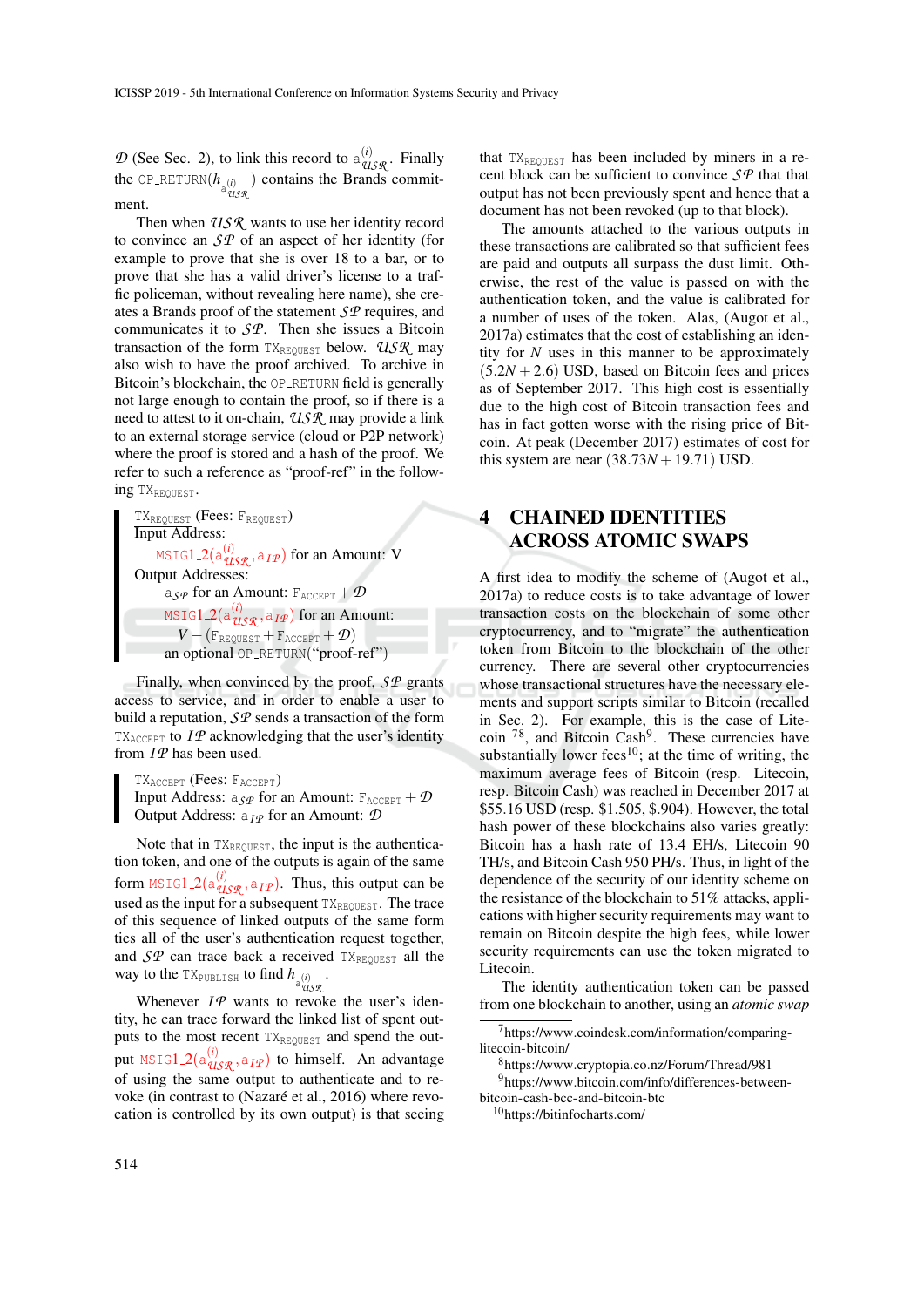with a *chain switcher service CS*. For simplicity, we exemplify the concept with Bitcoin (BTC) and Litecoin (LTC). In the following, the identity provider *I P* has a well-known address  $a_I \varphi$  on the BTC blockchain and  $a'_{IP}$  on the LTC blockchain (the same holds for *CS*, and for some *USR*'s addresses  $a_{USR}^{(i)}$  and  $a_{\mathcal{USR}}^{(j)}$ ). In particular, this gives *IP* the power to limit on which chains issued identities can migrate, since the protocol needs  $I\mathcal{P}$  to also have an address on the second chain.

In the following, we let *R* be a random value and  $h = H(R)$  for a given hash function  $H(.)$ .



Input Address:  $MSTG1.2(a_{USR}^{(i)}, a_{IP})$  for an Amount: V Output Addresses: a*CS* for an Amount: *D P*2*SH*(needs(R) and signed by  $a_{CS}$ , OR signed by  $a_{USR}^{(i)}$  and  $a_{CS}$ , OR signed by  $a_{IP}$ for an Amount:  $V - D - F_{BTC-SWAP}$  (in BTC) OP\_RETURN $(h, \text{txid of } TX_{\text{LTC-SWAP}})$ 

```
TXLTC-SWAP (Fees: FLTC-SWAP in LTC)
Input Address: a'_{CS} for an Amount: W
Output Addresses:
```
*P*2*SH*(needs(R) and signed by  $a_{USR}^{'}(j)$ ,

```
OR signed by a_{\text{USR}}^{\prime(j)} and a_{\text{CS}}^{\prime})
  for an Amount: W - F_{LTC-SWAP} (in LTC)
OP_RETURN(txid of last TXREQUEST issued
   on BTC).
```
Before signing their respective swap transactions, *USR* and *CS* have each other signed backout transactions of the form:

TX<sub>BTC-BACKOUT</sub> (Timelock: *t*, Fees: F<sub>BTC-BACKOUT</sub> in BTC) Input Address: *P*2*SH*(needs(R) and signed by  $a_{CS}$ , OR signed by  $a_{USR}^{(i)}$  and  $a_{CS}$ , OR signed by  $a_{IP}$ ) for an Amount:  $V - D - F_{BTC-SWAP}$ Output Address: MSIG1 2(a (*i*) *USR* ,a*I P* ) for an Amount:  $V - D = F_{BTC-SWAP}$  – FBTC-BACKOUT (in BTC) TX<sub>LTC-BACKOUT</sub> (Timelock:  $t'$ , Fees: F<sub>LTC-BACKOUT</sub> in

LTC) Input Address: P2SH( needs(R) and signed by  $a_{USR}^{'(j)}$ ,

OR signed by  $a_{\text{USR}}^{\prime(j)}$  and  $a_{\text{CS}}^{\prime}$ . for an Amount: W-FLTC-SWAP Output Address:  $\frac{a'}{c}$ for an Amount:  $W - F_{\text{LTC-SWAP}} - F_{\text{LTC-PACKOUT}}$ (in LTC)

Here, as the LTC swap transaction must be created first, *CS* should choose *R*, and communicate  $h = H(R)$  to *USR*. In particular, the timelock *t*<sup>*'*</sup> should be longer than the timelock *t*. Then, once *R* has been made public and the two swap transactions are accepted to their respective blockchains, to establish a usable authentication token as in Section 3, *USR* issues herself a transaction of the form:

TX<sub>CREATE-LTC-TOKEN</sub> (Fees: F<sub>CREAT- LTC-TOKEN</sub>) Input Address: P2SH(needs(R) and signed by  $a'_{CS}$ , OR signed by  $a_{\text{USR}}^{\prime(j)}$  and  $a_{\text{CS}}^{\prime}$ ) for an Amount: W-FLTC-SWAP Output Address: *M*SIG1\_2(a' $^{'}(j)$ <sub>USR</sub>,a'<sub>IP</sub>) for an Amount: W–F<sub>LTC-SWAP</sub> – FCREAT- LTC-TOKEN

*USR* can now continue to use her identity on the LTC blockchain exactly as in (Augot et al., 2017a) to authenticate to service providers. It is essential that the path of the authentication token from one blockchain to the other is not broken, to trace forward (for revocation) and backward (for usage) the authentication token. To preserve the link, the txid of the  $TX_{\text{LTC-SWAP}}$  transaction is included in the OP RETURN of the  $TX_{BTC-SWAP}$  transaction. As such, a verifier following *USR*'s transaction history can trace the token in either direction through the swap. A service provider who receives a  $TX_{\text{REOHERS}}$  on chain LTC can find the last transaction of this identity on chain BTC, and the corresponding  $TX_{\text{PUBLISH}}$  on BTC. Similarly,  $I\mathcal{P}$  can revoke the identity, by tracing the authentication token to the new chain and spend the MSIG1\_2( $a_{\mathcal{UBR}}'(i)$ ,  $a'_{I\mathcal{P}}$ ). Again, as in (Augot et al., 2017a), albeit on a different blockchain, an *SP* that wants to verify that an identity has not been revoked again only needs to run an SPV client on the LTC chain, see Section 3.

Recall that, in a P2SH output, only the hash is placed in the output and the script is not revealed until the output is spent. Thus, in order for  $I\mathcal{P}$  to be able to revoke *USR*'s identity after TX<sub>BTC-SWAP</sub> and before the  $TX_{\text{CREATE-LTC-TOKEN}}$  transaction is issued,  $IP$  needs to be able to present the script for the P2SH output for  $TX_{\text{BTC-SWAP}}$ . Ideally, it would be enough to just include the script in the OP RETURN of this transaction so that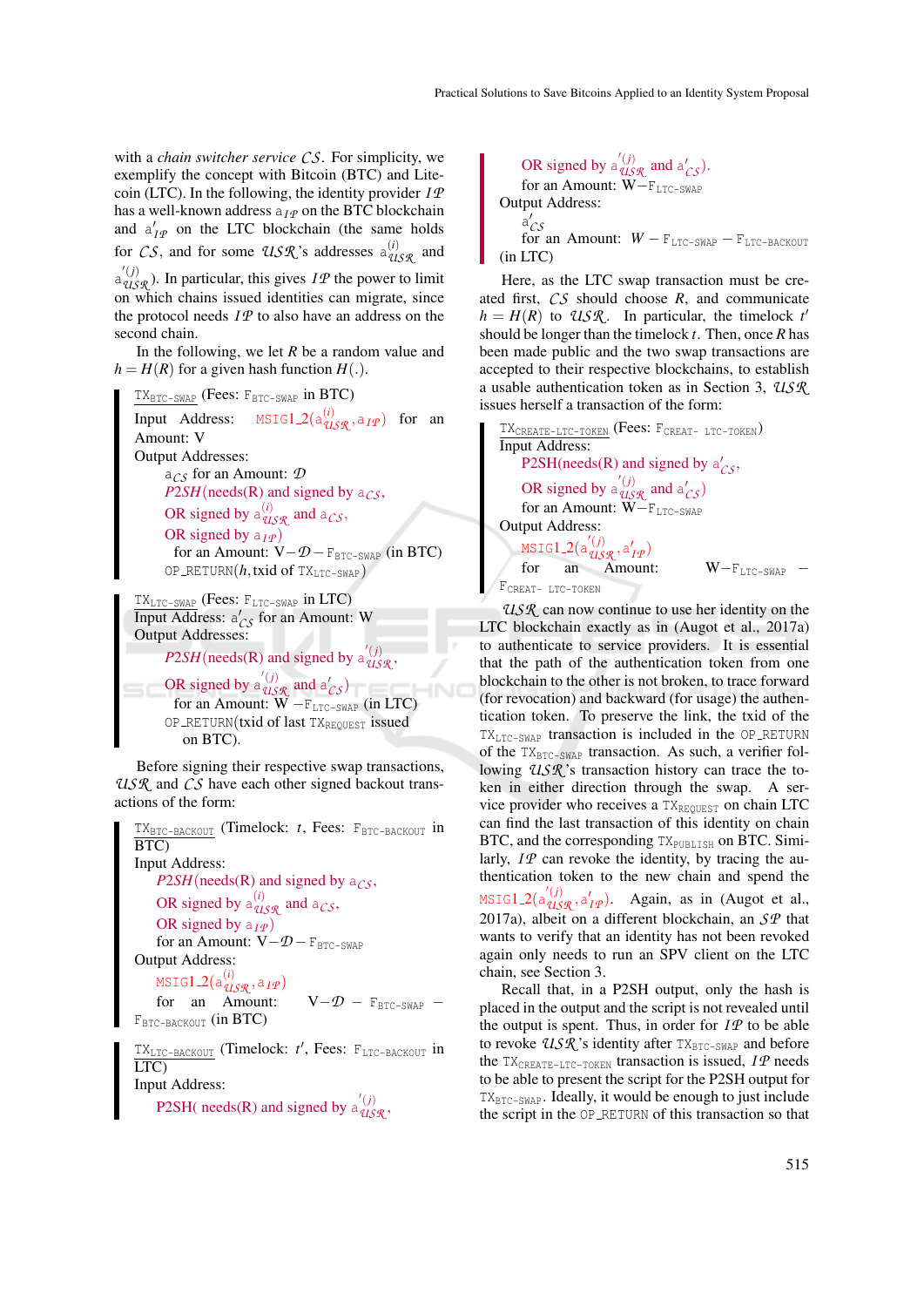it would be available to *I P*. However, this script must include: a)  $h = H(R)$ , b) the three 32-byte public keys of *USR* , *I P*, and *CS*, c) the txid of the transaction on the other chain. This is too large for the 80 bytes limit of the OP RETURN. So, as a workaround, as *I P* already knows  $a_{IP}$  and  $a_{USR}^{(i)}$ , we propose to include only the part of the script that  $IP$  does not know, namely the necessary txid and *h* should be placed in the OP\_RETURN. Meanwhile, an output with a minimal amount of  $D$  is paid to  $a_{CS}$  so that  $I \mathcal{P}$  has this address as well.

We have proposed that *CS* serves the role of providing coins on the new chain in exchange for the old. However, a user does not need to depend on any specific *CS* for this role. Indeed, *I P* could also perform this role, or in a more decentralized and trustless way, the user herself can play this role, assuming she already possesses some coins on the new chain in an address  $a_{\text{USR}}^{\prime(j)}$ , that she is willing to publicly tie to her identity address  $a_{U, S, R}^{(i)}$ . Due to the symmetry of this protocol, the user can go back to the chain on which her identity was originally issued at some later time via the same transfer mechanism.

We leverage on the security of (Augot et al., 2017a) for this proposal. Namely, the system depends on properties of an ideal blockchain: consistency of the chain of transactions inputs and outputs, and the global availability of the data, as BTC and LTC in our example, and immutability of the associated ledgers.

### 5 AUTHENTICATION TOKENS USED IN OFF-CHAIN **CHANNELS**

As we saw in Section 3, the central problem in the protocol of (Augot et al., 2017a) is the bandwidth it required in the Bitcoin network and the associated transaction costs. So we are inspired by the Lightning Network (Joseph Poon and Thaddeus Dryja, 2016) and its proposals to allow secure, off-chain transactions in the Bitcoin network.

A new actor is introduced, the *service enabler*, *SE*, whose role is to play as an intermediary between *USR* and *SP*. *USR* will only need to open a channel with *SE*, without needing to open many channels with different *SP*. In our mind, these service enablers, *SE*, are seen as well-established, trusted companies that have a reputation to preserve and might periodically be subject to audits. Our proposal relies on their integrity to resist certain attacks that involve collusion with *USR* (see below). Nonetheless, *USR* is not required to place an absolute trust in *SE* as we envision several competing service enablers, and *USR* will be able to shift an identity document from one to another.

We will see in this section that using such offchain transactions in an identity management scheme is possible, preserving some (but not all) of the advantages and protections provided by the Bitcoin network in (Augot et al., 2017a). For instance, as *USR* can use different *SE* while keeping her identity, some kind of decentralization is preserved.

*USR* will dedicate a "part" of her identity to off-chain authentication by opening a payment channel with *SE*. Note that as this channel will serve for authentication tokens and not real life payments, all "payments" will be unidirectional, and there will never be a need for *USR* to receive payments back through this channel.

When the channel is opened, the authentication token (which again is also used for revocation by *I P*) normally of the form MSIG1\_2( $a_{USR}^{(i)}$ ,  $a_{IP}$ ) becomes

#### P2SH(signed by 2 of 2 of  $a_{USR}^{(i)}$  and  $a_{S/E}$ OR by a<sub>IP</sub>

As such, this output can be spent by both *USR* and *SE* together, but it can also be spent at any time by *IP* revoking the identity and rendering what has passed in the channel moot.

We now detail the sequence of transactions to open, use, and close such channel while preserving identity information. We begin with the last  $TX_{REOUEST}$ that the user issued ((Augot et al., 2017a), see Section 3).

TX<sub>REQUEST</sub> (Fees: F<sub>REQUEST</sub>) Input Address: MSIG1 2(a (*i*) *USR* ,a*I P* ) for an Amount: V Output Addresses: MSIG1 2(a (*i*) *USR* ,a*I P* ) for an Amount:  $V-F_{REOUEST}$ OP RETURN("proof-ref")

The user takes the authentication token output from this address and uses it as the input to following transaction  $TX_{OPEN}$ , which  $USR$  does not yet publish.

TX<sub>OPEN</sub> (Fees: F<sub>OPEN</sub>) Input Address: MSIG1 2(a (*i*) *USR* ,a*I P* ) for an Amount: V-FREQUEST Output Addresses: P2SH(signed by 2 of 2 of  $a_{USR}^{(i)}$  and  $a_{S/E}$  $ORa_{I\varphi}$ for an Amount: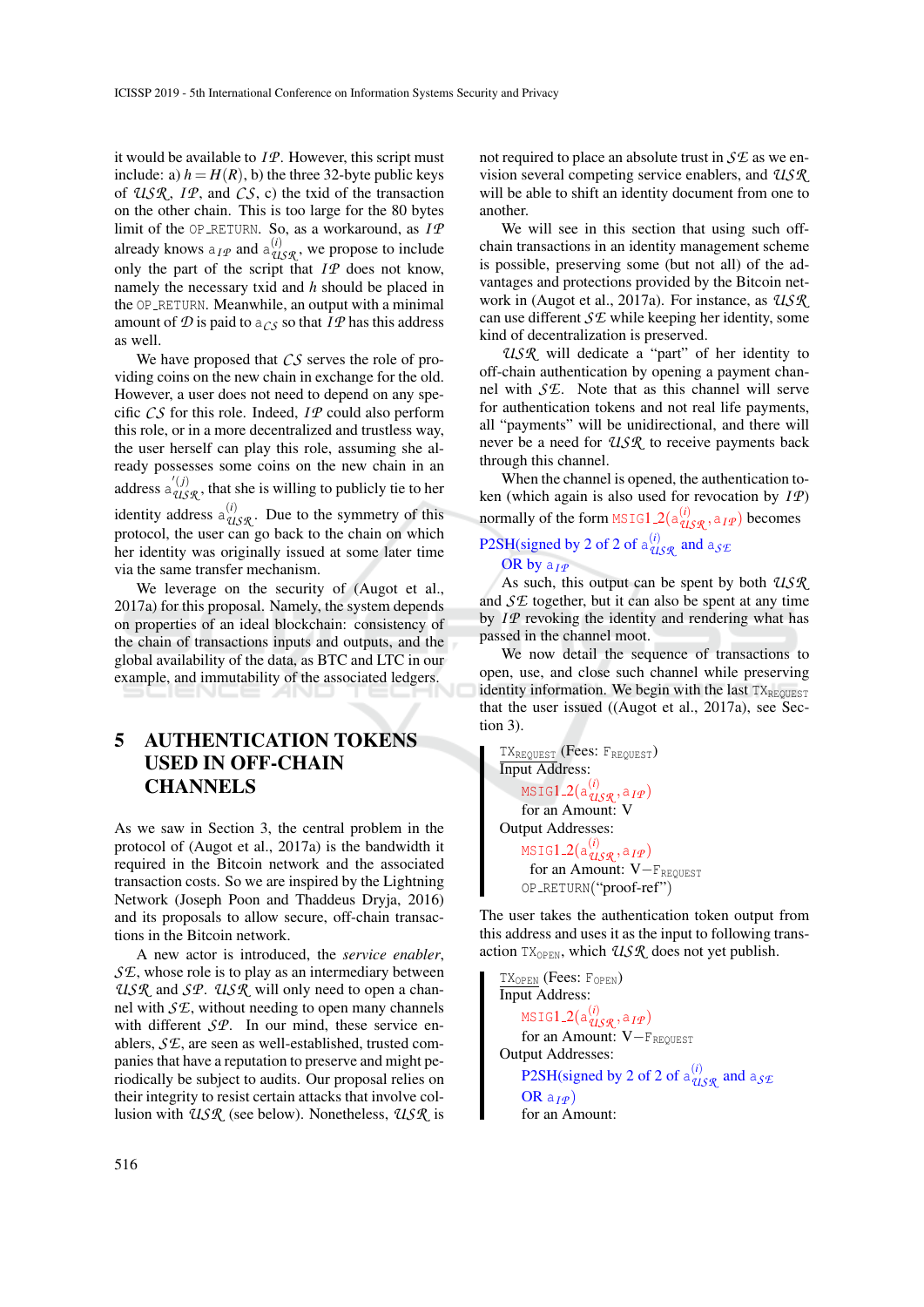$V-F_{REQUEST}-F_{OPEN}$ OP\_RETURN( $a_{S\mathcal{F}}$  formatting, other info)

Before publishing TX<sub>OPEN</sub>, USR creates a backout transaction that spends the multisig output of  $TX_{\text{OPEN}}$ back to herself (with a timelock), and has *SE* sign this transaction. This way, if *SE* does not close the channel, *USR* can close it and recover her input, by signing and sending  $TX_{\text{BACKOUT}}$  to the blockchain.

```
TX_{\text{BACKOUT}} (Timelock, Fees: F_{\text{BACKOUT}})
Input Address: P2SH(
    signed by 2 of 2 of a_{USR}^{(i)} and a_{S/E},
    OR by a_{I}P)for an Amount: V-FREQUEST – FOPEN
Output Address:
    MSIG1 2(a
(i)
USR ,aI P )
    for an Amount: V-F_{REQUEST}-F_{OPEN}-F_{BACKOUT}
```
Thus, a payment channel from *USR* to *SE* has been opened. When using her identity to obtain a service from *SP*:

- 1. *USR* communicates to *SE* the identity of *SP*
- 2. *SE* asks *SP* what *USR* needs to prove about her identity to use the service
- 3. *USR* makes a Brands proof interacting with *SE* against the  $h$ <sub>a(*i*)</sub> provided in TX<sub>PUBLISH</sub> (see Section 3) to prove the required property
- 4. *USR* issues to *SE* a transaction of the following form: ENCE AND

```
TXUSE-CHANNEL (Fees: FFIRST-USE)
Input Address:
    P2SH(signed by 2 of 2 of a_{q_1}^{(i)}USR
     and a_{S}, OR by a_{I}<sup>p</sup>)
    for an Amount: V-F<sub>REQUEST</sub> - F<sub>OPEN</sub>
Output Addresses:
      MSIG1 2(a
(i)
USR ,aI P )
        for an Amount: V-F_{REQUEST} - F_{OPEN} -FFIRST-USE
     OP_RETURN(k) with k = 1
```
- 5. *SE* confirms to *SP* that *USR* 's identity has the required property
- 6. Each time *USR* uses this channel to authenticate to maybe another *SP*, a counter *k* is incremented. At the *k*-th use of the channel, a transaction is issued of the following form using the same UTXO from the above  $TX_{OPEN}$ :

TX<sub>USE-CHANNEL</sub> (Fees: F<sub>kth-USE</sub>) Input Address: P2SH(signed by 2 of 2 of  $a_{USR}^{(i)}$  and  $a_{S/E}$ , OR by  $a_I \varphi$ 

for an Amount: V-F<sub>REQUEST</sub> – F<sub>OPEN</sub> Output Address: MSIG1 2(a (*i*) *USR* ,a*I P* )  $for: V-F_{REQUEST}-F_{OPEND}-F_{kth-USE}$  $OP$ <sup> $_R$ ETURN $(k)$ </sup>

Whenever  $\mathcal{S} \mathcal{L}$  wants to close the channel, he signs and publishes TX<sub>OPEN</sub> and TX<sub>USE-CHANNEL</sub>, with the highest index *k*. *SE* can then spend the last P2SH output. *USR* is then left with an authentication token (marked in red in the above diagrams) that she can use for future authentications which will be chained to her usage history. In addition, if *SE* becomes hostile, and does not close the channel, *USR* can recover her funds using the  $TX_{\text{BACKOUT}}$  transaction when the timelock is reached.

Any observer, such as a service provider, can check the highest index *k* when the channel is closed, and learn how many times *USR* used her identity during the off-chain portion of the history. Furthermore, privacy is gained, since these observers cannot see on-chain to which service providers *USR* authenticated. This proposal thus requires a heavy dependence on *SE* to confirm to *SP* that the protocol has been correctly executed, and to properly close the channel with the highest *k*. This places this protocol in the style of (Augot et al., 2017b), where a service enabler plays a crucial role. But here the dependency is lighter, since *SE* plays its role only in this off-chain mode: *USR* also has the possibility to close the channel and use her identity purely on-chain, without depending anymore on *SE*.

We have similar issues as in Section 4 concerning the requirement that  $IP$  must have the script in the P2SH output in order to be able to revoke an identity after  $TX<sub>OFEN</sub>$  and before the channel is closed. Again, with three 32-byte public keys the script is too big for the 80 bytes limit of an OP\_RETURN. Thus, we again include in the OP RETURN a*SE* and the format of script with the other public keys removed as *I P* already knows  $a_{IP}$  and  $a_{USR}^{(i)}$ .

While the channel is open, it is the responsibility of *SE* to check that a user's identity has not been revoked. In order to do this, *SE* must be capable of determining that the P2SH transaction output in  $TX_{OPEN}$ has not yet been spent. Thus, *SE* must be a full node. This is consistent with the fact that, in the Lightning Network in general the intermediaries need to be full nodes (Gulbrandsen, 2016) to check for broadcasting of obsolete transactions. Moreover, after the channel is closed, either by  $S\mathcal{L}$  using with TX<sub>OPEN</sub> and TX<sub>USE-CHANNEL</sub>, or *USR* using TX<sub>BACKOUT</sub>, the authentication token, which was on the channel